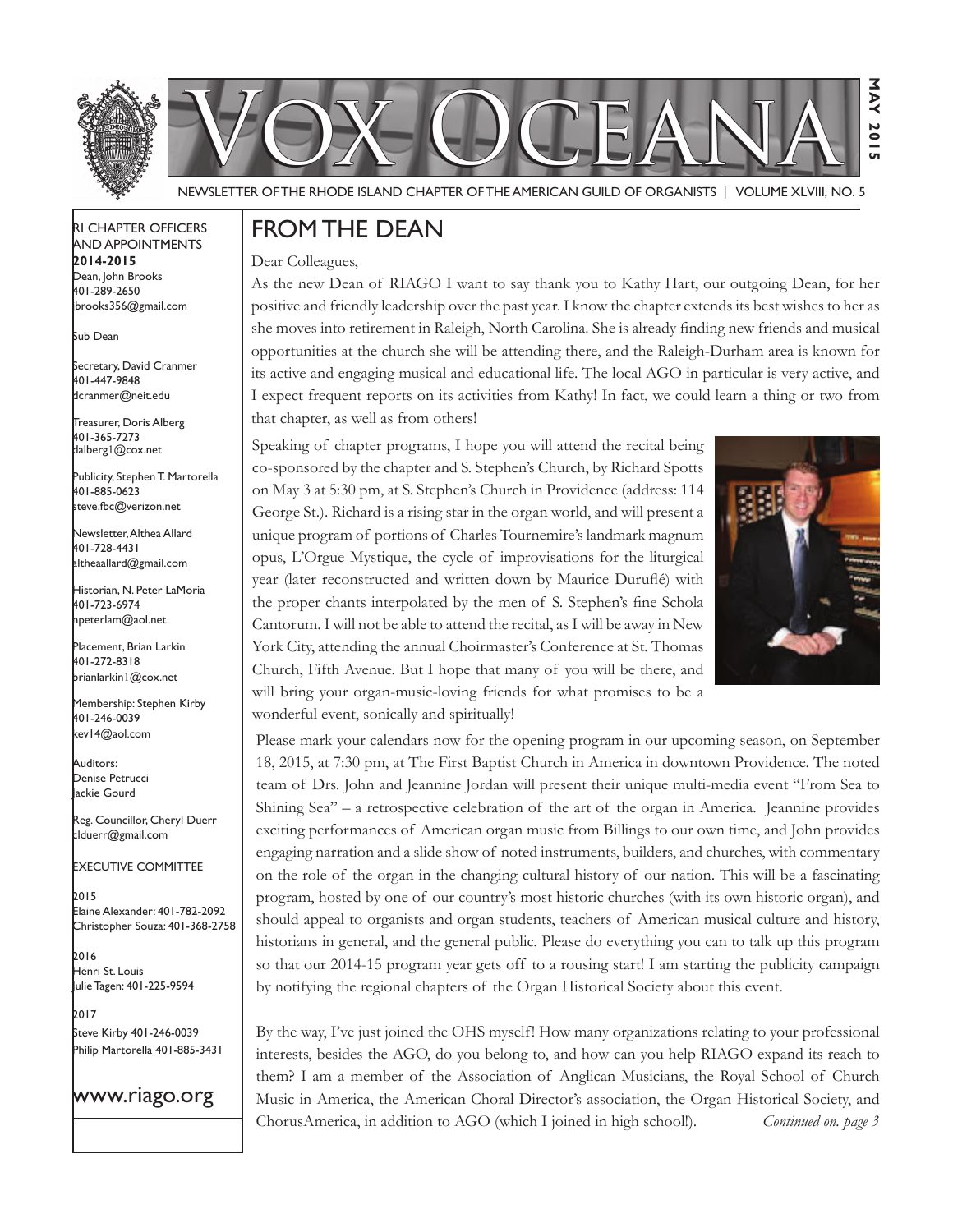## rIaGo sChedule of eVeNts

**Sunday, May 3 at 2:30 pm**: **Philip Martorella, pianist**, presents Beethoven sonatas 18-25 at Courthouse Centerstage, 3481 Kingston Road, West Kingston. RI. Free will offering benefts Courthouse Center for the Arts. Sonatas 26-29 follow on Sunday, May 31, and the series concludes with 30-32 on Sunday, June 7.

**Sunday, May 3 at 5:30 pm**: RIAGO and S. Stephen's Church present organist **Richard Spotts** playing Charles Tournemire's L'orgue Mystique accompanied by The Gentlemen of the Schola Cantorum of S. Stephen's, **James Busby**, Conductor, at S. Stephen's Church, 114 George Street, Providence. Free will offering; reception follows.

**Sunday, May 17 at 3 pm**: Spring Choral Concert by Newman Church Adult Choir, **Geoffrey Greene, Director**, presents music of Randall Thompson featuring soloists **Alisa Cassola, Soprano; Barbara Youmans, Alto; Neil Letendre, Tenor; Lucky Rattan, Bass.** 100 Newman Avenue, Rumford 434-4742 X10. Suggested donation: \$10 to beneft the Church's music program. *See fyer*.

## NYC musIC CoNfereNCe

Dear Colleagues:

You and your organ students are cordially invited to "The Muse's Voice: A Musforum Conference" June 19 & 20, 2015 in New York City celebrating the accomplishments of women organists, composers and conductors: www. musforum.org

We invite you to come to the conference—registration is \$100 for adults and \$75 for students which you can pay for with a credit card on the Musforum site. With 4 persons in a room the Wellington Hotel is offering us as little as \$70 for a one night stay which will be valid until May 5, 2015. Please share the invitation with your students and area colleagues—all women and men are welcome. We also invite all women organists to join the network—the listserve is free and I will be happy to add your email address by replying to this message.

Thank you for your support for your women colleagues. We look forward to seeing you in New York in June, 2015. Warm regards, Gail Archer

## memBers' reCItal

Sunday, June 14 RIAGO will conclude the year's programs with its annual dinner meeting at 5 pm, followed by the Members' Recital. These events will take place at St.Luke's Catholic Church, Barrington.

 Anticipated program for the recital includes **Matthew Kelly,**  repertoire to be announced, **Michael Browner** playing **Hymn Medley**

1. Great God, We Sing That Mighty Hand (St. Crispin)

2. I Was Glad When They Said Unto Me

3. In The New Jerusalem

- 4. Love Divine, All Loves Excelling (Blaenwern)
- 5. Christ Is Alive

6. We, They People, Praise Thee (St. Anthony's Chorale)

and **Cody Mead** offering

Scherzo in C Major Franz Schubert

transcribed by Cody Mead

Two Pieces from "24 Negro Melodies"

 Samuel Coleridge-Taylor – interpreted 'en style libre' IIX. The Bamboula X. Deep River

Répons Pour le Temps de Pâques Jeanne Demessieux

## ImproVIsatIoN CompetItIoN

The University of Michigan Organ Improvisation Competition, cosponsored by the Ann Arbor Chapter of AGO is open to persons of any age, and is not limited to citizens of the United States. Applications for the competition (including a CD recording) must be received by July 1, 2015. The fnal round will take place at First Presbyterian Church, Ann Arbor, on October 4, 2015, as part of our 55th Annual Conference on Organ Music. *First Prize \$3,000; Second Prize \$2,000; Third Prize \$1,000* Deadline for Applications: July 1, 2015 Details, including the complete rules for the competition and application form: http://www.music.umich.edu/ departments/organ/ImprovisationCompetition.htm Please contact me with any questions: kolaowo@umich.edu I hope you will encourage your improvisation students to consider entering this competition.

Thanks & Best Wishes, Kola Owolabi Associate Professor of Organ, University of Michigan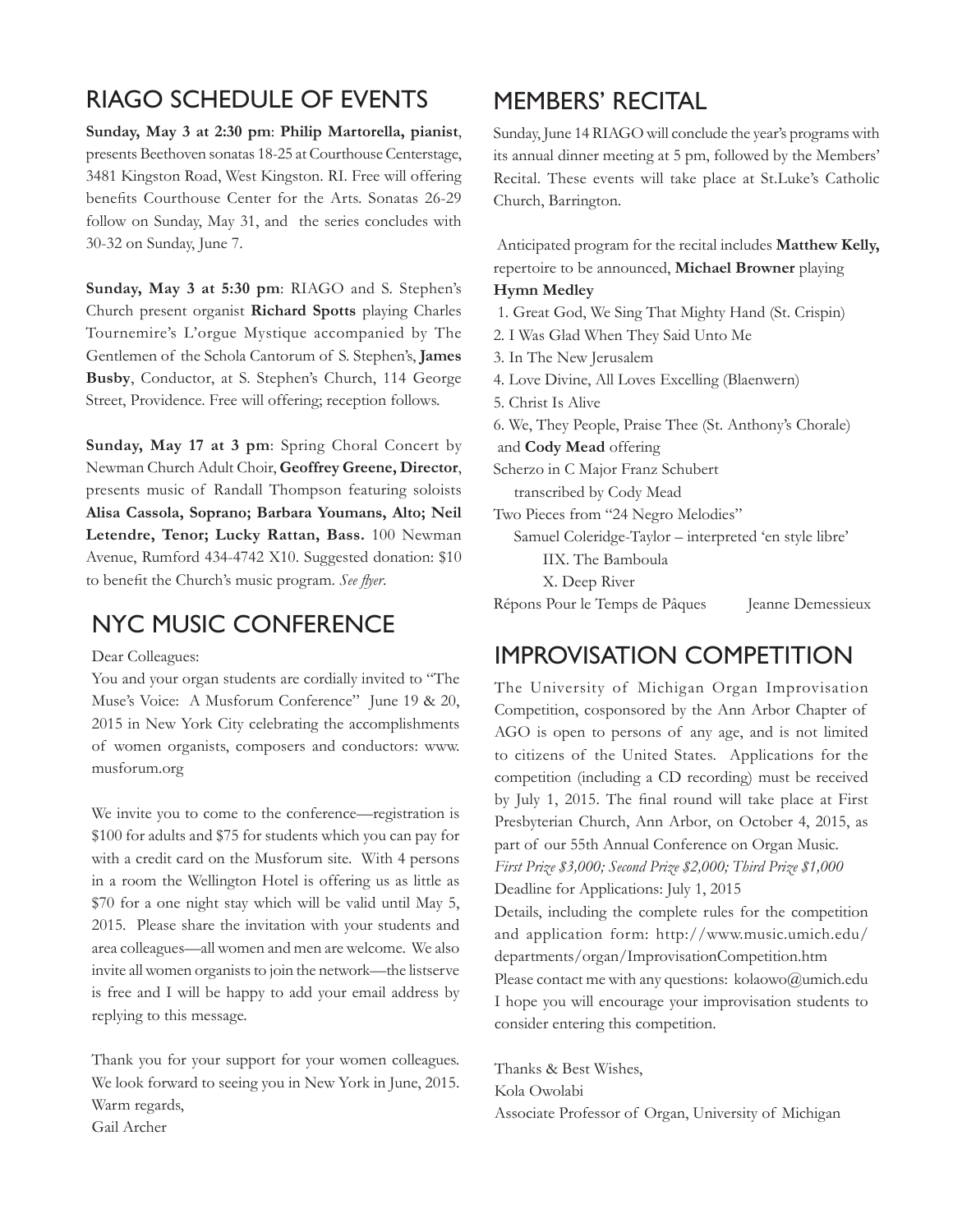#### *Dean, continued*

Let me know your thoughts on how you can spread the word of our RIAGO and its programs, and engage in mutually benefcial conversation and perhaps some program-sharing with these other important organizations. We are not in this business alone, you know!

I end this rather lengthy letter with a call to everyone to attend our annual member's recital, to be held on Sunday June 14th, at St. Luke Catholic Church in Barrington (address: 108 Washington Rd.). The evening begins with dinner and our annual meeting at 5:00 pm, followed by the recital at about 6:45. Michael Browner, Matthew kelly and Cody Mead, three of our younger members, will perform. It promises to be a lively evening of fne music, good food and fellowship, and organizational concerns that affect us all, for the enrichment of our professional and spiritual lives. Do plan to attend, raise your glass (and your voice) in support of our performers, and bring your ideas for the future of our chapter to the table!

Are you attending the exciting AGO regional convention in New Haven, June 28-July 1? I plan to! There will be "something for everyone" and it is always good to get together with colleagues from other parts of the country to share ideas and experiences. That's what the AGO is all about, and it is up to each of us to help secure the art of the organ and its role in the changing church cultures of our time, so that our profession is enriched and strengthened by the positive ideas and inspiring artistry of AGO members and friends, at all levels of ability and experience!

All best wishes for a blessed post-Easter season!

*John W. Brooks, Dean*

## **RENEWALS**

Please process your renewal as soon as possible. We'd like all members listed in the Directory. Add-ins too often fall through the cracks. Don't miss out on any issue of *The American Organist*  and the opportunity to be listed among the available substitutes on the website and in the newsletter, if that is your wish. Thanks.

# suBstItute lIstINGs

*Contact Brian Larkin (272-8318) with changes.*

AVAilABle SuNDAyS & WeekDAyS Casteel, Eden: 401-932-5589 Clarke, Margaret: 401-726-4128 (all) Funk, Richard: 401-272-0693 (all) Goncharova, Natalya, 401-334-9157 Gourd, Jacqueline: 401-828-4057 (all, no weddings) Higgins, Stephen: 401-441-2270 comfortable with any keyboard situation Johnson, Winfred: 401-847-8548 (interim) Jones, Philip:508-427-0081 Jones, William 401-848-4327 (all) kohl, karen: 401-787-2695 (please inquire) Madubata, Chiduzie: 301-919-9632 (please inquire) Norton-Jackson, Diana: 401-714-2700 (no weddings, \$150 min) Phelps, Howard: 508-224-8475 (please inquire) Scheibert, Beverly Jerold: 508-339-0579 (all, weddings/funerals) Tagen, Julia L.: 401-885-7438 (all, weddings/funerals/interim) Taylor, Terry: 401-253-9030 (tutti@fullchannel.net) Vecchio, Gina: 401-954-2163 Westhaver, Verna: 401-683-2636 (substitute/interim) AvAILABLE WEEKDAYS ONLY

Allard, Althea: 401-728-4431 Black, John: 401-245-2356 (all, available Saturdays & weekdays) Brown, Ronald: 508-222-0824 (funerals only) Cienniwa, Paul: 617-466-9042 (\$150 min, no Sun. a.m.) Conboy, lois: 401-658-3838 (please inquire) Cranmer, David: 401-447-9848 Larkin, Brian: 401-272-8318 (weddings/memorials/funerals/consultant) Martorella, Philip: 401-885-3431 (no Sun. a.m.) Nicholson, Nancy: 401-521-9097 (all) Nolan, Robert: 401-884-7172 (available to provide all needs) Ogburn, William 401-294-4357 Sobaje, Martha: 401-626-0099 (weddings, funerals) Wiant, William: 401-683-3178 (Weddings/Memorials & Funerals)

## plaCemeNt lIstINGs

*Contact Brian Larkin (272-8318) for more details or changes.* Trinity Lutheran Church 4/14 100 High Street, Ashaway, RI 02804 Robert Manke, 401-378-8596 O/CM 2-manual, unknown builder 9-11k Barrington Presbyterian 10/14 Barrington, RI Rev Patrick Notley 245-2218; ev 626-7852

1 service/ Rodgers organ 9k+ salary

#### suBmIssIoNs

#### adVertIsING rates

DEADLINE: 20th of each month. SUBMISSIONS: Send Word or Text fles to altheaallard@gmail.com or to Althea Allard, 166 Suffolk Ave., Pawtucket, Ri 02861. ADvERTISING: Word doc, PDF (print ready), JPG (high resolution), or TIFF. All files should be grayscale at 300 dpi resolution. Email to altheaallard@gmail.com

<sup>1/4-</sup>page ad (3.5"W x 5"H): \$18 -or- 1/8-page ad (3.5"W x 2.5"H): \$10 Flyers you provide (for RIAGO members): \$10. Make checks out to RIAGO and mail to Althea Allard by the 20th.